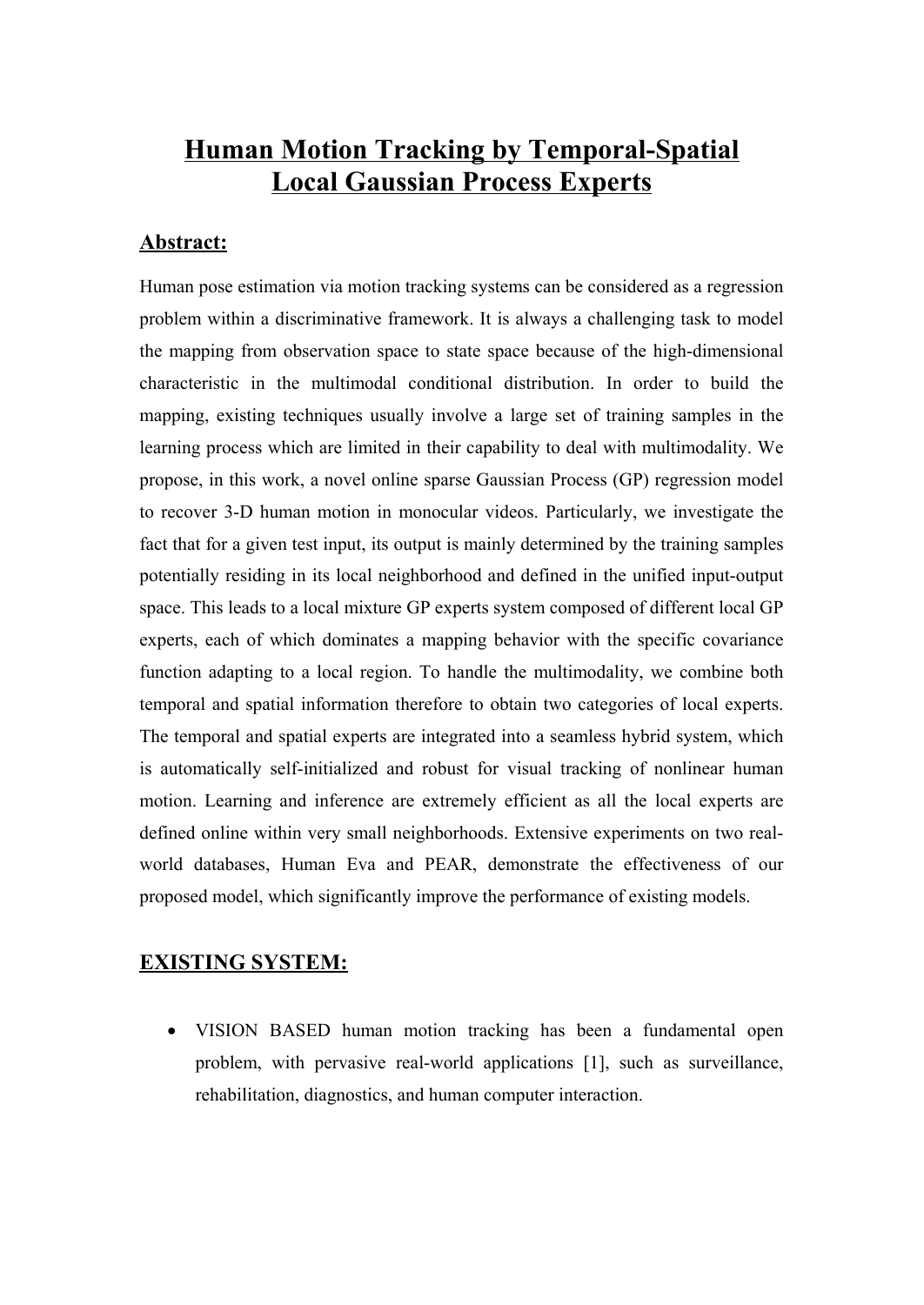- · Among the large amount of studies in this field, the discriminative approach [2] has been prevalent due to its feasibility of fast inference in real-world scenarios and flexibility of adapting to different learning methods.
- · Suffering from the intrinsic visual-to-pose ambiguity, however, all the discriminative approaches have the same difficulty of effectively modelling multimodal conditional distributions with small-size training data in a highdimensional space.

# **PROPOSED SYSTEM:**

- We propose a novel mixture of local GP experts' model in this work, which incorporates both temporal and spatial information.
- Theoretically, it is insufficient to effectively handle multimodality only by spatial information since the problem of monocular human motion estimation itself is ill-posed.
- · Introducing temporal information into the model is reasonably necessary. But existing discriminative methods are short of temporal estimation framework.
- · One exception is the parametric model proposed in which temporal smoothness constraints are added into the BME model. It is also worth noting that in, the Gaussian Process Dynamical Model (GPDM) is used to model the dynamics of human Motions.
- As the original GPDM is designed to find a low-dimensional latent space with associated dynamics, it is introduced to capture the motion priors in the latent state space.

# **Hardware Requirements**

- SYSTEM : Pentium IV 2.4 GHz
- $\cdot$  HARD DISK : 40 GB
- FLOPPY DRIVE : 1.44 MB
- MONITOR : 15 VGA colour
- MOUSE : Logitech.
- RAM : 256 MB
- KEYBOARD : 110 keys enhanced.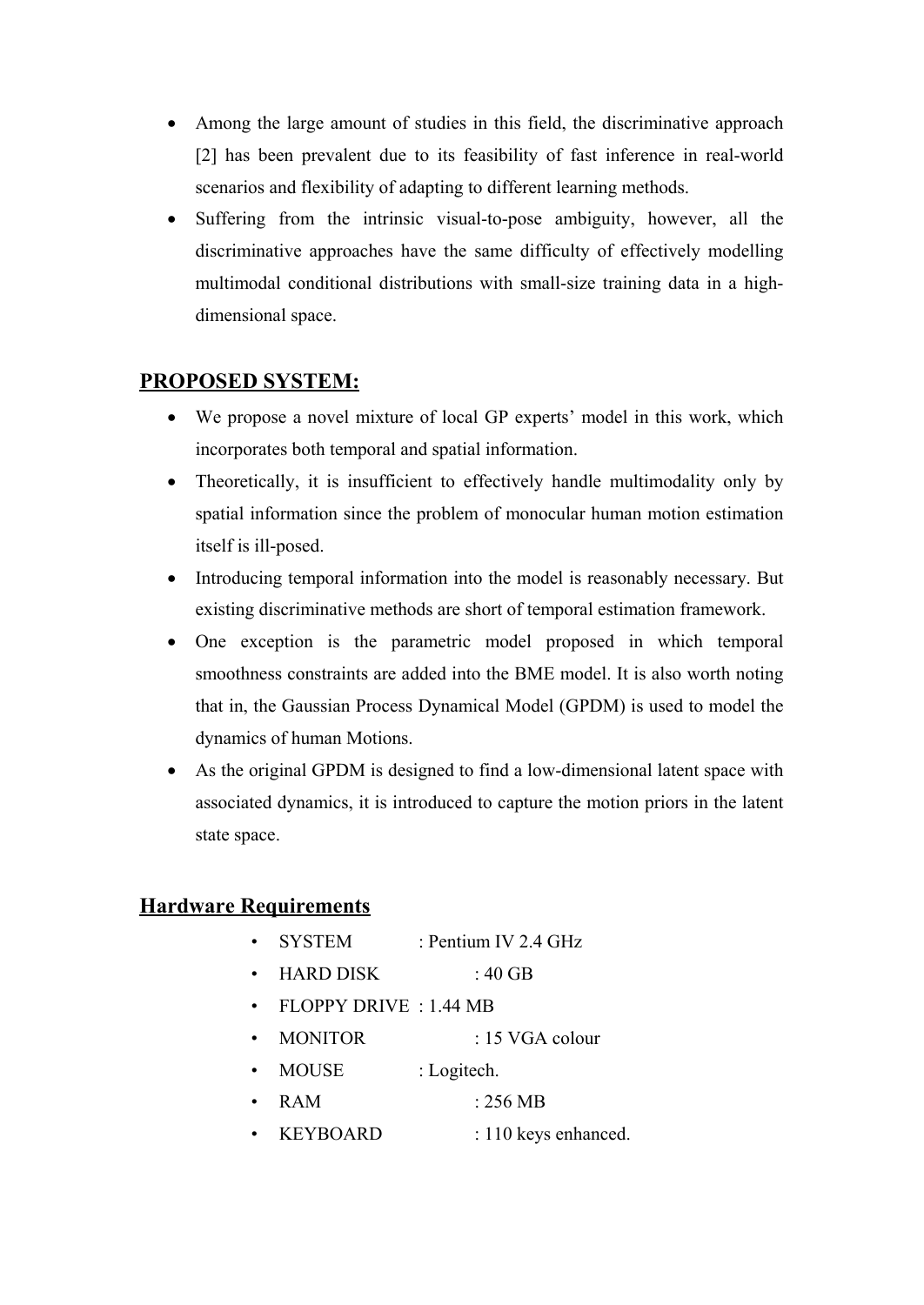## **Software Requirements**

- Operating system :- Windows XP Professional
- Front End :- Microsoft Visual Studio .Net 2008
- Coding Language : C# 2008.

# **Modules:**

- 1. Video source selection
- 2. Analyzing Video
- 3. Extracting Frames
- 4. Track the Objects
- 5. Reconstruct the Frames with motion identifiers.

#### **Modules Description:**

#### **Video source selection**

In our project video signal input can be receive through the following 3 ways:

- 1. From Local Hard drive
- 2. Live video url from internet.
- 3. Capture Devices (Web camera, TV tuner card etc..,)

#### **Analyzing Video**

The Avi format videos are only supported in our project. Avi media Library in .net Framework 2.0 is used. There are many inner classifications are available in avi format. Before extracting frames support for Tracking is Fixed first.

#### **Extracting Frames**

Every video is converted as frames for object tracking. In live video internet urls there is no need to frame extraction. Because they are already available as Frames.